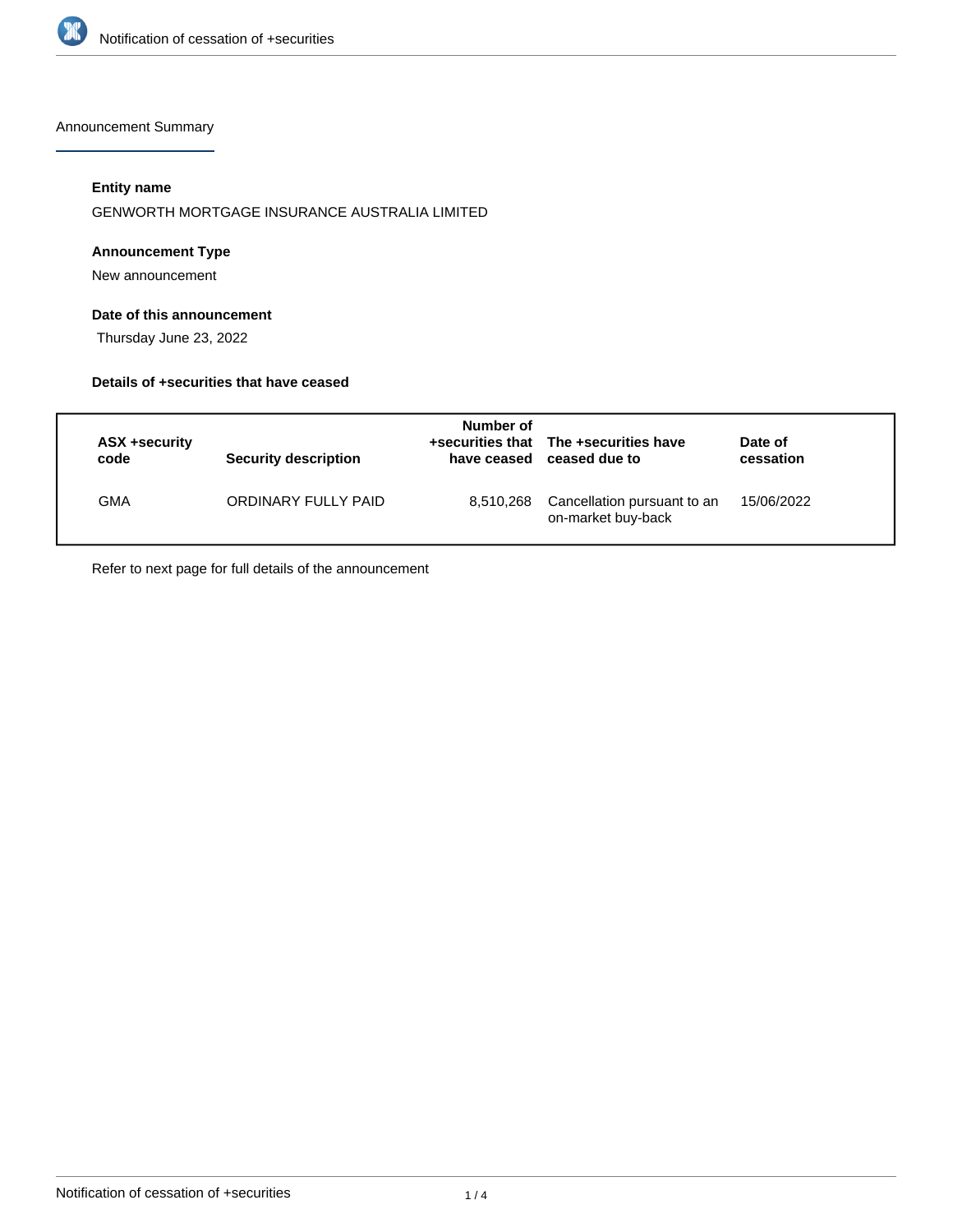

#### Part 1 - Announcement Details

#### **1.1 Name of +Entity**

GENWORTH MORTGAGE INSURANCE AUSTRALIA LIMITED

We (the entity named above) provide the following information about our issued capital.

**1.2 Registered Number Type** ABN

**Registration Number** 72154890730

**1.3 ASX issuer code** GMA

**1.4 The announcement is** New announcement

# **1.5 Date of this announcement**

23/6/2022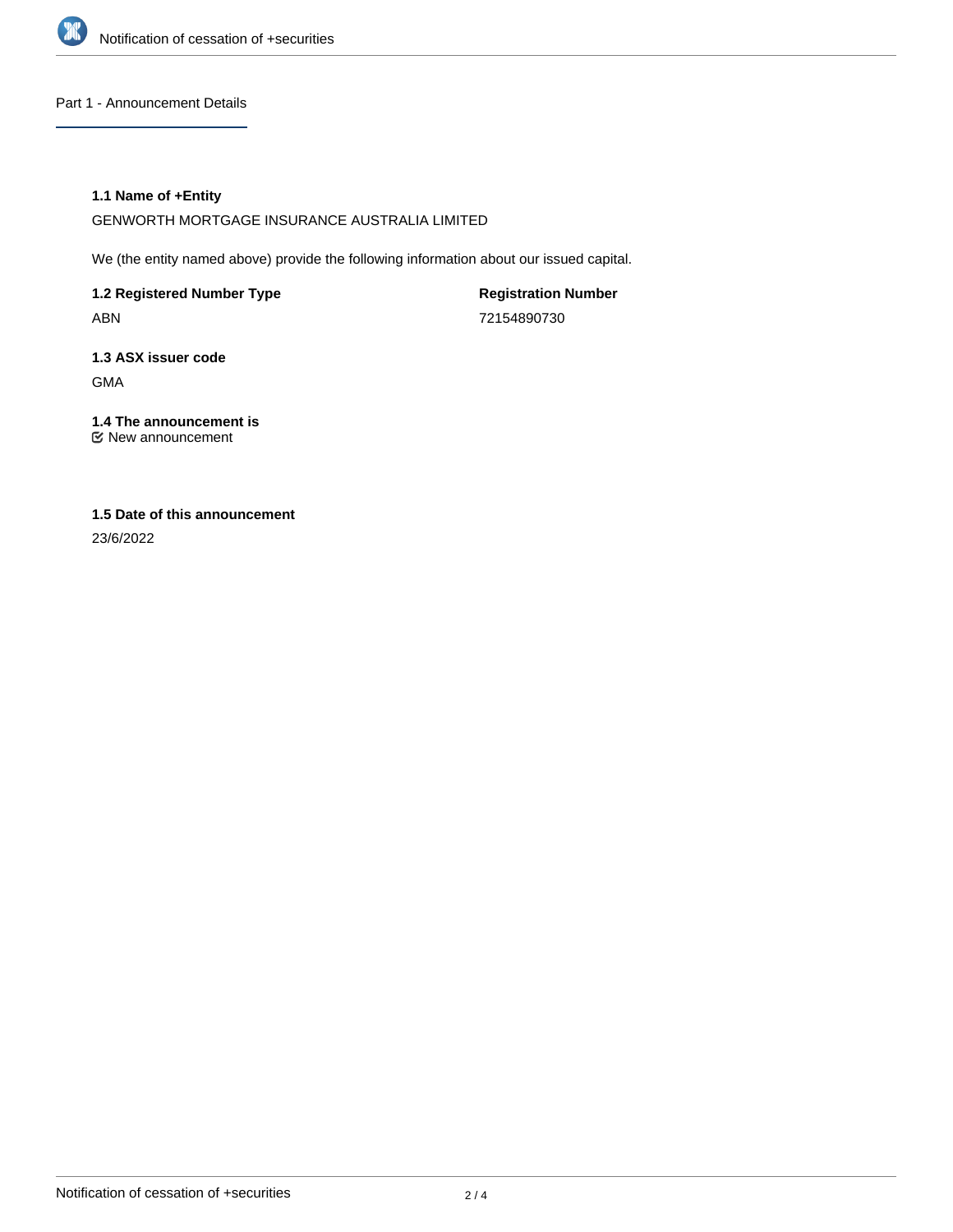

#### Part 2 - Details of +equity securities or +debt securities that have ceased

### **ASX +Security Code and Description**

GMA : ORDINARY FULLY PAID

#### **Quoted +equity securities or +debt securities that have ceased**

#### **Number of securities that have ceased**

8,510,268

# **Reason for cessation** Cancellation pursuant to an on-market buy-back

| Date of cessation | Is the entity paying any consideration for the cessation? |  |
|-------------------|-----------------------------------------------------------|--|
| 15/6/2022         | <b>⊠</b> Yes                                              |  |

## **In what currency is the consideration being paid?** AUD - Australian Dollar

# **Total consideration paid or payable for the securities** AUD 24,694,419.520000000000

#### **Any other information the entity wishes to notify to ASX about the cessation?**

Periodic notification of equity securities that have ceased in relation to ongoing on-market buy-back